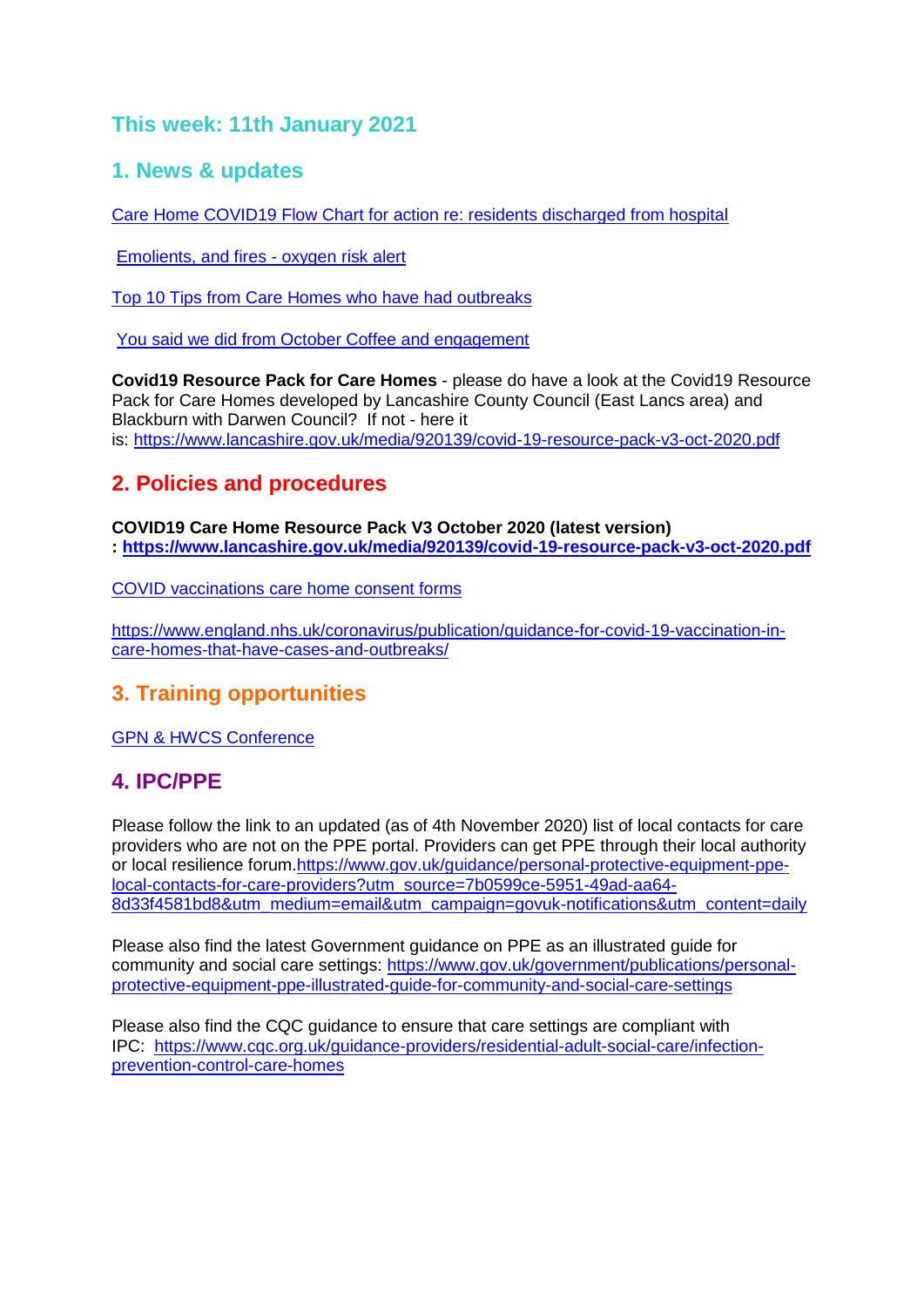# **5. Domiciliary Care**

- External link to LCC Covid 19 Site: [https://www.lancashire.gov.uk/practitioners/health-and-social-care/care](https://www.lancashire.gov.uk/practitioners/health-and-social-care/care-serviceprovider-engagement/coronavirus-covid-19-information-for-care-providers/)[serviceprovider-engagement/coronavirus-covid-19-information-for-care-providers/](https://www.lancashire.gov.uk/practitioners/health-and-social-care/care-serviceprovider-engagement/coronavirus-covid-19-information-for-care-providers/)
- External link to the LCC Covid 19 site, that is dom care specific: [https://www.lancashire.gov.uk/practitioners/health-and-social-care/care](https://www.lancashire.gov.uk/practitioners/health-and-social-care/care-serviceprovider-engagement/coronavirus-covid-19-information-for-care-providers/homecare/)[serviceprovider-engagement/coronavirus-covid-19-information-for-care](https://www.lancashire.gov.uk/practitioners/health-and-social-care/care-serviceprovider-engagement/coronavirus-covid-19-information-for-care-providers/homecare/)[providers/homecare/](https://www.lancashire.gov.uk/practitioners/health-and-social-care/care-serviceprovider-engagement/coronavirus-covid-19-information-for-care-providers/homecare/)
- **External link to LCC Covid 19 webinar:** [https://www.lancashire.gov.uk/practitioners/health-and-social-care/care](https://www.lancashire.gov.uk/practitioners/health-and-social-care/care-serviceprovider-engagement/coronavirus-covid-19-information-for-care-providers/localcommunications-to-providers-and-service-users/covid-19-provider-engagementwebinars/)[serviceprovider-engagement/coronavirus-covid-19-information-for-care](https://www.lancashire.gov.uk/practitioners/health-and-social-care/care-serviceprovider-engagement/coronavirus-covid-19-information-for-care-providers/localcommunications-to-providers-and-service-users/covid-19-provider-engagementwebinars/)[providers/localcommunications-to-providers-and-service-users/covid-19-provider](https://www.lancashire.gov.uk/practitioners/health-and-social-care/care-serviceprovider-engagement/coronavirus-covid-19-information-for-care-providers/localcommunications-to-providers-and-service-users/covid-19-provider-engagementwebinars/)[engagementwebinars/](https://www.lancashire.gov.uk/practitioners/health-and-social-care/care-serviceprovider-engagement/coronavirus-covid-19-information-for-care-providers/localcommunications-to-providers-and-service-users/covid-19-provider-engagementwebinars/)
- General/contractual queries re dom care services and Covid 19 can be sent through to: [care@lancashire.gov.uk](mailto:care@lancashire.gov.uk)

# **6. Primary Care**

For information, please check out the National guidance for post acute covid19 assessment clinics [https://www.england.nhs.uk/coronavirus/guidance-for-everyone/your-covid](https://www.england.nhs.uk/coronavirus/guidance-for-everyone/your-covid-recovery/)[recovery/](https://www.england.nhs.uk/coronavirus/guidance-for-everyone/your-covid-recovery/) and downloadable [here.](file:///E:/images/RegulatedCareSector/C0840_PostCOVID_assessment_clinic_guidance_6_November_2020.pdf)

Please see attached a briefing on the new virtual covid ward developmed by the GPs in Pennine Lancashire: [Virtual Covid Ward Stakeholder Briefing](file:///E:/images/RegulatedCareSector/Pennine_Lancashire_CVW_Stakeholder_Briefing_Final_Oct_20.docx)

# **7. Digital, IT and data**

Pennine Lancashire NHS Mail Activations - From the NHSmail Regional call 16/12/2020 - PL Providers are currently at 83% activation rate across both East Lancs and BwD. This is very good and represents Pennine Lancashire being 16 points ahead of the national average which is around 67%.

**NHS Digital will be de-activating all care providers' inactive individual email accounts** that have not been accessed within the last 180 days. These are due to be deleted in December 2020 for North West providers What do you need to do avoid this?

During the fast track application process March – Aug 2020 all providers were set up with 1 Owner and 1 Member account

The 'Owner' is the person that has been set up to manage the shared mailbox. Normally the care home manager/ care home owner. The 'Member' is the staff that will have been deemed responsible by the care home manager to have NHSmail – this tends to be senior care staff, admin, RGNs etc.

The mailbox Owner will have received a 'welcome email' and text message password on the mobile number registered on the fast track application. Please check junk email boxes for the welcome email and the text message password will look like this xxxx-xxxx-xxxx – consists of 3 sets of characters split by a dash

Once you have located the welcome email and text message password contact Mazz Akhtar on 01282 644 723/ [murriam.akhtar@nhs.net](mailto:murriam.akhtar@nhs.net) who can help you with next steps to activate your account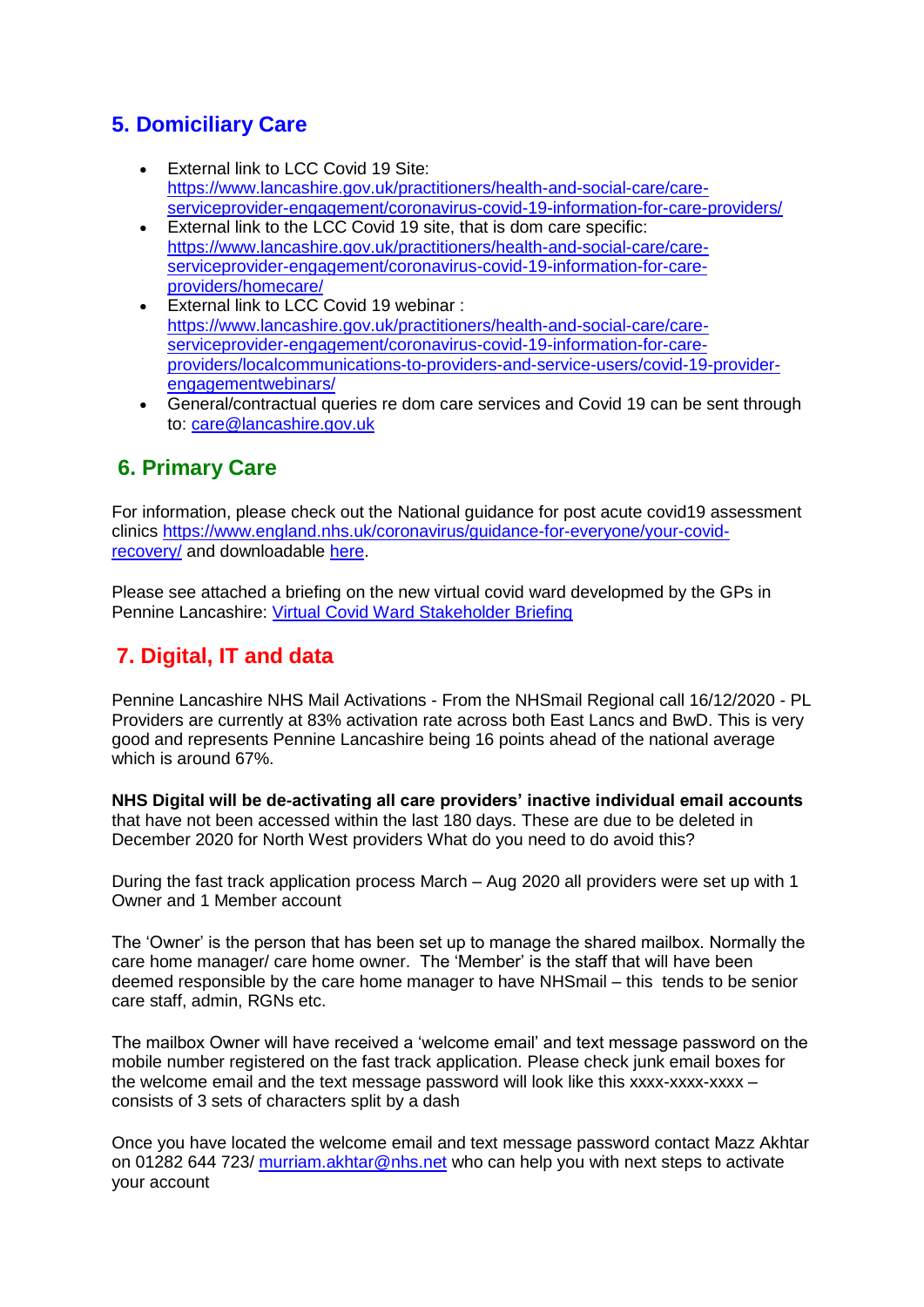- NHSmail FAQs: [NHS Mail FAQs](images/RegulatedCareSector/NHSmail_FAQs.docx)
- Data Security Protection Toolkit (DSPT): [DSPT Communications](images/RegulatedCareSector/20201023_DSPT_Comms.docx)
- NHS MAIL WEBINARS -

The webinars are designed to advise how to register, set up and how to use your new NHSmail account. Any Care Providers using NHSmail are encouraged to join the training webinars, these are live sessions, so you'll have the opportunity to ask questions throughout. Webinar format:

- Registering for NHSmail
- Welcome email
- Logging in for the first time
- Resetting your password
- NHSmail hints and tips
- Opening a shared mailbox
- **Microsoft Teams overview**

Webinars run every Tuesday, 2.00pm – 3.00pm. To join the webinar – please use the link:

[Join Microsoft Teams Meeting](https://teams.microsoft.com/l/meetup-join/19%3ameeting_ZGQ1MTkzMDAtZjU4OS00MDhhLWE1ZDgtNmUxNjIyNjcyYmZi%40thread.v2/0?context=%7b%22Tid%22%3a%2203159e92-72c6-4b23-a64a-af50e790adbf%22%2c%22Oid%22%3a%22cc4ef5b2-82a3-43ca-8a81-da50f393d1c8%22%7d)

### **8. Key dates and information**

Join us for our coffee and engagement sessions - the next one is on the 13th January and you can join from 2-3 pm or 6- 7 pm - you can register here: [https://www.eventbrite.co.uk/e/pennine-lancashire-coffee-engagement-afternoon-and](https://www.eventbrite.co.uk/e/pennine-lancashire-coffee-engagement-afternoon-and-evening-sessions-tickets-136291793423)[evening-sessions-tickets-136291793423](https://www.eventbrite.co.uk/e/pennine-lancashire-coffee-engagement-afternoon-and-evening-sessions-tickets-136291793423)

HealthWatch Covid-19 Fatigue Survey - please have a go and share the link with colleagues, residents, families, and friends: [https://healthwatchlancashire.co.uk/news/covid](https://healthwatchlancashire.co.uk/news/covid-survey)[survey](https://healthwatchlancashire.co.uk/news/covid-survey)[/](https://healthwatchlancashire.co.uk/news/covid-survey/)

Frailty Support and information:

Here's a link to a page with different resources about living with frailty - What is frailty? | Age [UK](https://www.ageuk.org.uk/our-impact/policy-research/frailty-in-older-people/understanding-frailty/)

But what might be more useful for carers is the practical guide to healthy ageing - Age UK [and NHS A Guide To Healthy Ageing.pdf \(www.nhs.uk\)](https://www.nhs.uk/Livewell/men60-plus/Documents/Age%20UK%20and%20NHS%20A%20Guide%20To%20Healthy%20Ageing.pdf)

Here's a nice guide that the University of Manchester created: [Keeping Well at Home](index.php?option=com_docman&view=document&alias=2725-keeping-well-at-home-may192020-download&category_slug=publications&Itemid=238)  [May192020 DOWNLOAD](index.php?option=com_docman&view=document&alias=2725-keeping-well-at-home-may192020-download&category_slug=publications&Itemid=238)

**East Lancashire Hospice – Cuppa and Covid** – support for caring professionals (see flyer)

The CCG Regulated Care Sector Team have been holding virtual coffee chats with colleagues from care homes. We understand that it is hard for everyone to make these (more to be announced!), so we have created a survey that we would like you to complete. It is a way of helping you tell us what is important for you and your care home or service, adn what sort of issues you have that we may be able to help deal with or respond to: [https://www.surveymonkey.co.uk/r/COVID\\_VCC](https://www.surveymonkey.co.uk/r/COVID_VCC)

#### **And finally:**